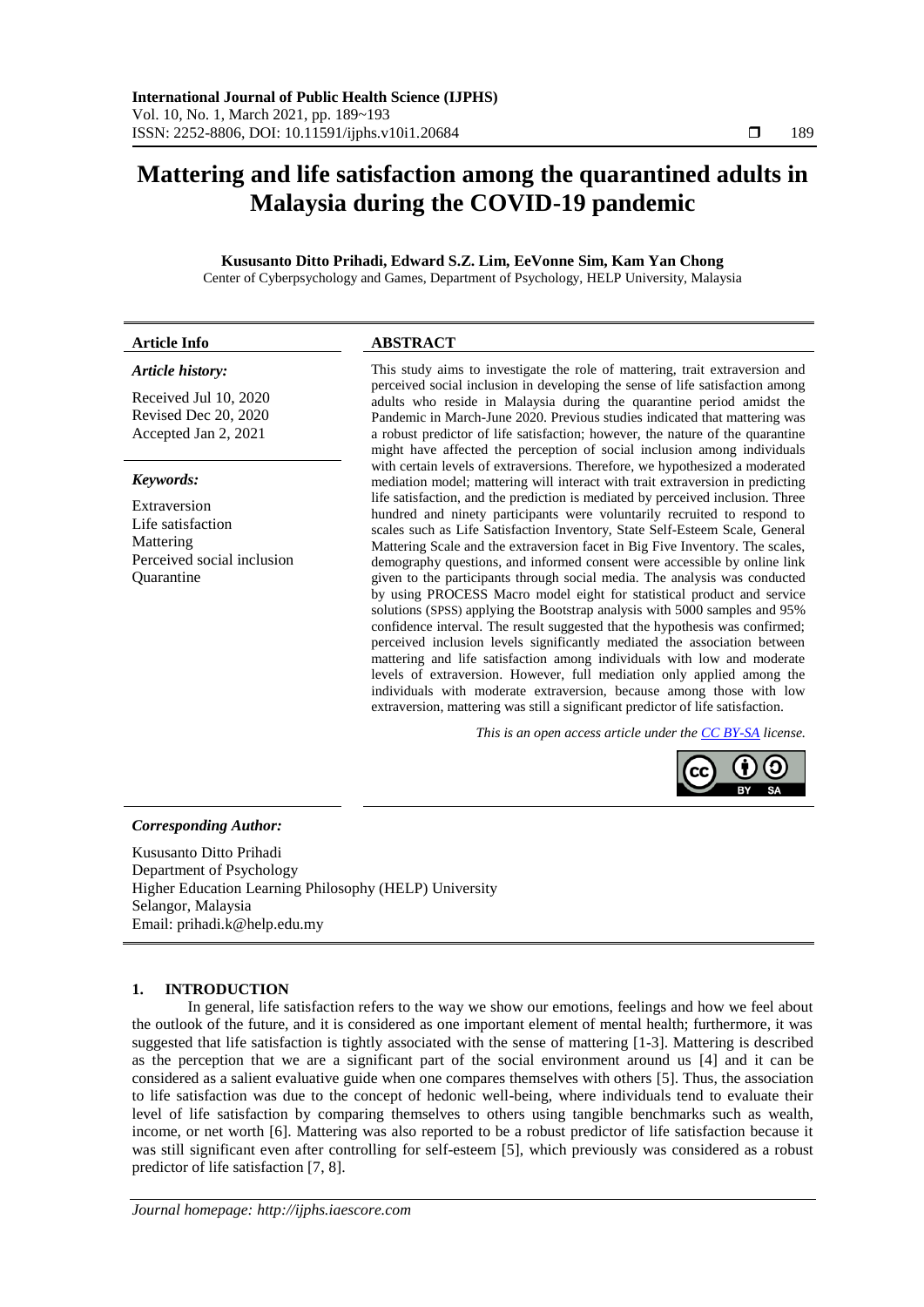Sociometer theory views self-esteem as dependent on the perceived quality of social relationships, in which it monitors the quality of the relationship via social cues to enable the individual to make relational changes when necessary plus maintaining their self-esteem at an acceptable level [8, 9]. Perceived social inclusion is defined as the subjective feeling of being included in society [10], or also known as state selfesteem [11], in order to create a distinction to Rosenberg"s self-esteem, which is viewed more as a trait-like variable. The higher the perception of social inclusion, the higher the state self-esteem will be [12, 13]; in turn, this feeling leads to the perception that life is more satisfying [14]. Similarly, perceived social inclusion was reported to significantly predict life satisfaction when it was improved by the sense of mattering [14-16]. Which means, when an individual senses that they matter to people around them, their perceived social inclusion would improve, and that would subsequently improve their sense of life satisfaction.

However, most of the aforementioned studies were conducted in typical social environments, before the Coronavirus (COVID-19) pandemic took place. In the third week of March 2020, the government of Malaysia enforced a movement control order (MCO) in order to reduce the spread of the COVID-19, and the enforcement of MCO was conducted after only two days" notice. In the MCO, most people were not allowed to travel further than 10-kilometer radius of their respective residences, only essential industries were allowed to operate, and their business hours were strictly limited. In this situation, most adults in Malaysia worked and/or studied online from home, where online interaction replaced face-to-face meetings for many contexts, such as work, education, and even social gathering [17-20]. These changes might have altered individuals" sense of mattering [21], especially because most people tended to have less face-to-face communication and relied more on social media, where they tend to picture themselves in a different manner than they usually are in reality [22-24]. Because of that, we were motivated to investigate whether mattering holds the same robustness in predicting life satisfaction during this quarantine period.

In the midst of such a quarantined environment, the contribution of mattering on perceived social inclusion and life satisfaction might be related to individuals" personality, especially their trait extraversion. The facets of extraversion from the Big-Five are excitement-seeking, assertiveness and warmth [25]; high extraversion is correlated to social activities and other behavior related to sociability [26, 27]. In the context of MCO, activity in social events was replaced by being active in social media [28]; thus, it can be assumed that the isolative nature of MCO would likely to alter people into more active or passive in social media based on their levels of extraversion. Thus, we hypothesized a moderated mediation model; mattering will interact with trait extraversion in predicting life satisfaction, and the prediction is mediated by perceived inclusion as in Figure 1.



Figure 1. The hypothetical model of moderated mediation relationship

Furthermore, it is imperative to remember that by conducting this current study, we attempt to allow for an inference regarding the moderated mediation model among the variables. Nevertheless, this study was not designed to conclude any causal relationship among any variables involved.

### **2. RESEARCH METHOD**

# **2.1. Participants**

As reported in the site of the Department of Statistic Malaysia Official Portal, there are more than 824,400 working adults reside in the area of Kuala Lumpur [29], a cluster random sampling has been conducted by collecting data in specific urban area in Klang Valley. Data collection method and the scales have been approved by the ethics review board of the Psychology Department of our university. Referring to Krejcie and Morgan"s table, a population larger than 100,000 should be represented by at least 384 samples, therefore we recruited 390 participants. The participants (213 female), consisted of full-time university students (n=142), full-time workers or self-employed (n=197), working students (n=46), and others (n=5)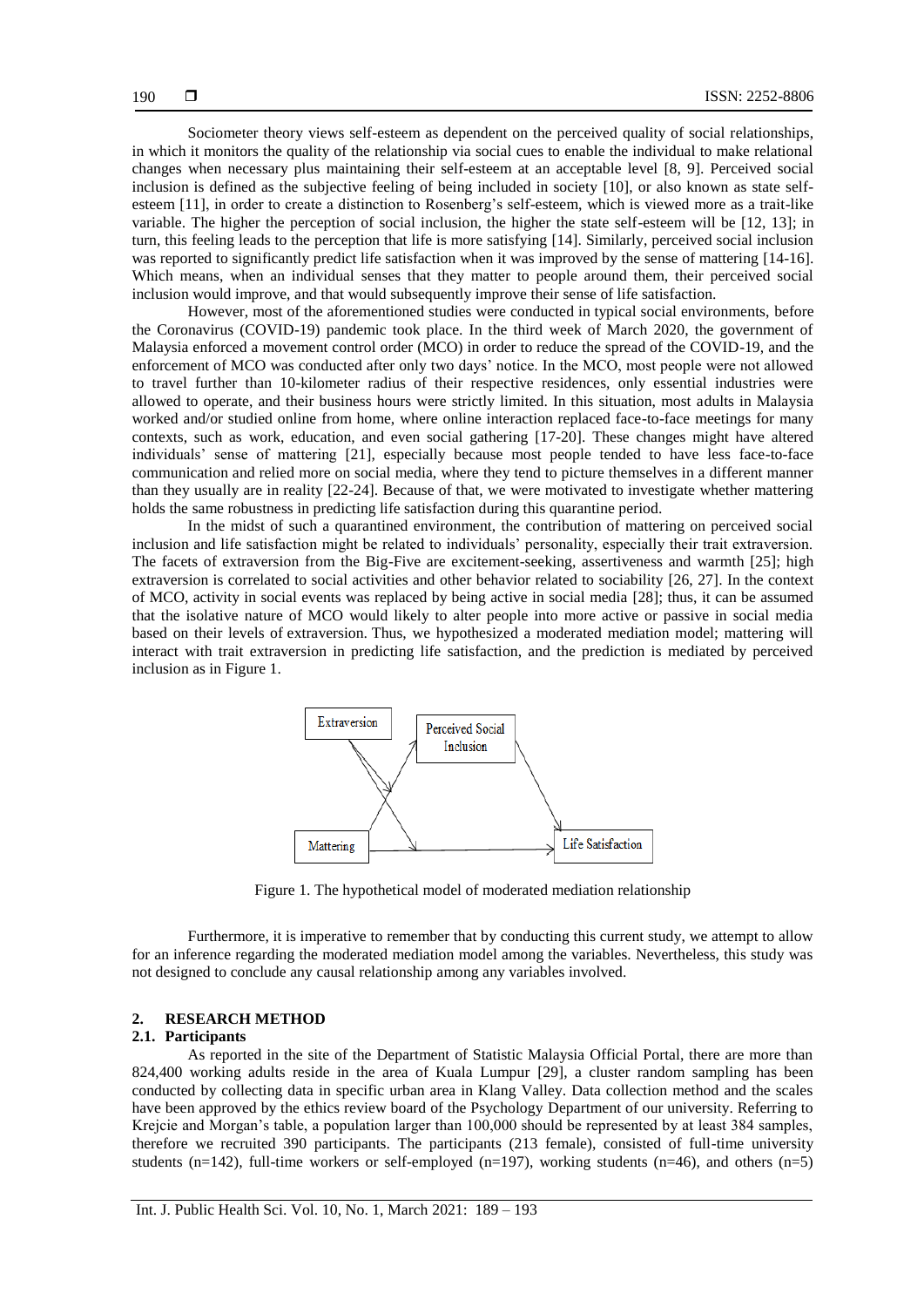with the age ranges between 18 and 61 ( $M=30.47$ ,  $SD=13.10$ ), were recruited through various social media such as Facebook, Instagram, WhatsApp, and LinkedIn, where they voluntarily click the link that brought them to the survey items. As many as 81.3% of our participants stayed with their family members during the MCO (n=318). All of our participants have given their consent by clicking 'yes' in our informed consent form, which stated that they gave their respond to our scales voluntarily and anonymously, with options to cancel their participation at any time during the process when they feel any discomfort.

#### **2.2. Materials**

Basic demographic information such as age, gender, nationality, occupation was included. Items such as "How difficult is it to decide that it is time to quit for the day when you are working from home, compared with when you"re working in the office?" were also included. Life satisfaction was assessed by using Life Satisfaction Inventory [30]. The Life Satisfaction inventory is a self-reported measure that consists of five items (e.g. "During this MCO period, I am satisfied with my life"). Participants rate each item using a 7-point Likert scale ranging from 1 (strongly disagree) to 5 (strongly agree). Internal reliability is  $\alpha = .87$  [30]. Perceived social inclusion was measured using state self-esteem scale (SSES) [31]. The SSES is a 20 items scale that includes the component of performance self-esteem (e.g. "During this MCO period, I feel confident about my abilities"), social self-esteem (e.g. "During this MCO period, I am worried about whether I am regarded as a success or failure"), and appearance self-esteem (e.g. "During this MCO period, I feel satisfied with the way my body looks right now"). Each item was self-reported using a 5-point Likert scale ranging from 1 (not at all) to 5 (extremely). Internal reliability of the subscales ranges from 0.73 to 0.81 [32]. Mattering was measured using general mattering scale (GMS) [33]. The internal reliability of the scale ranges from .82 to .92 [4]. Extraversion was measured using the extraversion facet in big five inventory (BFI) [25]. Extraversion dimension is a 8-item self-reported measure on their own characteristics (e.g. "is talkative"). Participants rate the items using a 5-point Likert scale ranging from 1 (disagree strongly) to 5 (agree strongly). Cronbach alpha=0.87 [34].

#### **3. RESULTS AND DISCUSSION**

We analyze the data by using PROCESS Macro model 8 for SPSS, applying the Bootstrap analysis with 5000 samples and 95% confidence interval. Firstly, we analyze the conditional direct effect, the association between mattering and life satisfaction at different levels of extraversion, controlling for the effect of perceived social inclusion

Table 1 suggested that when controlling for perceived social inclusion, mattering significantly predicts life satisfaction among individuals with low extraversion, where the p-value is less than 0.05 and the range between upper level and lower level of confident interval did not cross zero (both confident interval levels are positive). While among individuals with moderate and high levels of extraversion, mattering did not seem to predict the life satisfaction. Furthermore, using the same analysis method, we investigated whether the mediated moderation occurred as hypothesized, and Table 2 depicts the results.

Table 1. Conditional direct effect of mattering on life satisfaction

| <b>Extraversion</b> levels | Effect                   | se  |      |     | LLCI <sup>1</sup> | ULCI <sup>2</sup> |
|----------------------------|--------------------------|-----|------|-----|-------------------|-------------------|
| 20.00                      | .058                     | .29 | 1.99 | .04 | .00 <sub>1</sub>  | .12               |
| 24.00                      | .043                     | .23 | 1.88 | .06 | $-.00$            | .09               |
| 29.00                      | .025                     | .03 | 79   | .43 | $-.04$            | .09               |
| $\sim$                     | $\sim$ 1 $\sim$ 1 $\sim$ |     |      |     |                   |                   |

<sup>1</sup>Lower Level Confident Interval

<sup>2</sup>Upper Level Confident Interval

| <b>Extraversion</b> levels | Effect | BootSE <sup>1</sup> | BootLLCI <sup>2</sup> | BootULCI <sup>3</sup> |
|----------------------------|--------|---------------------|-----------------------|-----------------------|
| 20.00                      | .02    | 01                  | .00                   | .04                   |
| 24.00                      | 01     | .01                 | .00                   | .03                   |
| 29.00                      |        | 01                  | - 01                  | 02                    |

<sup>1</sup>Bootstrap Standard Error Estimate

<sup>2</sup>Lower Level of Bootstrap Confident Interval

<sup>3</sup>Upper Level of Bootstrap Confident Interval

As depicted in Table 2, perceived social inclusion significantly mediated the association between mattering and life satisfaction among participants with low and moderate extraversion levels, where the all the results of 5000 samples with 95% confident interval did not show any zero (both upper and lower levels of bootstrap confident interval are positive). Perceived social inclusion did not explain the same association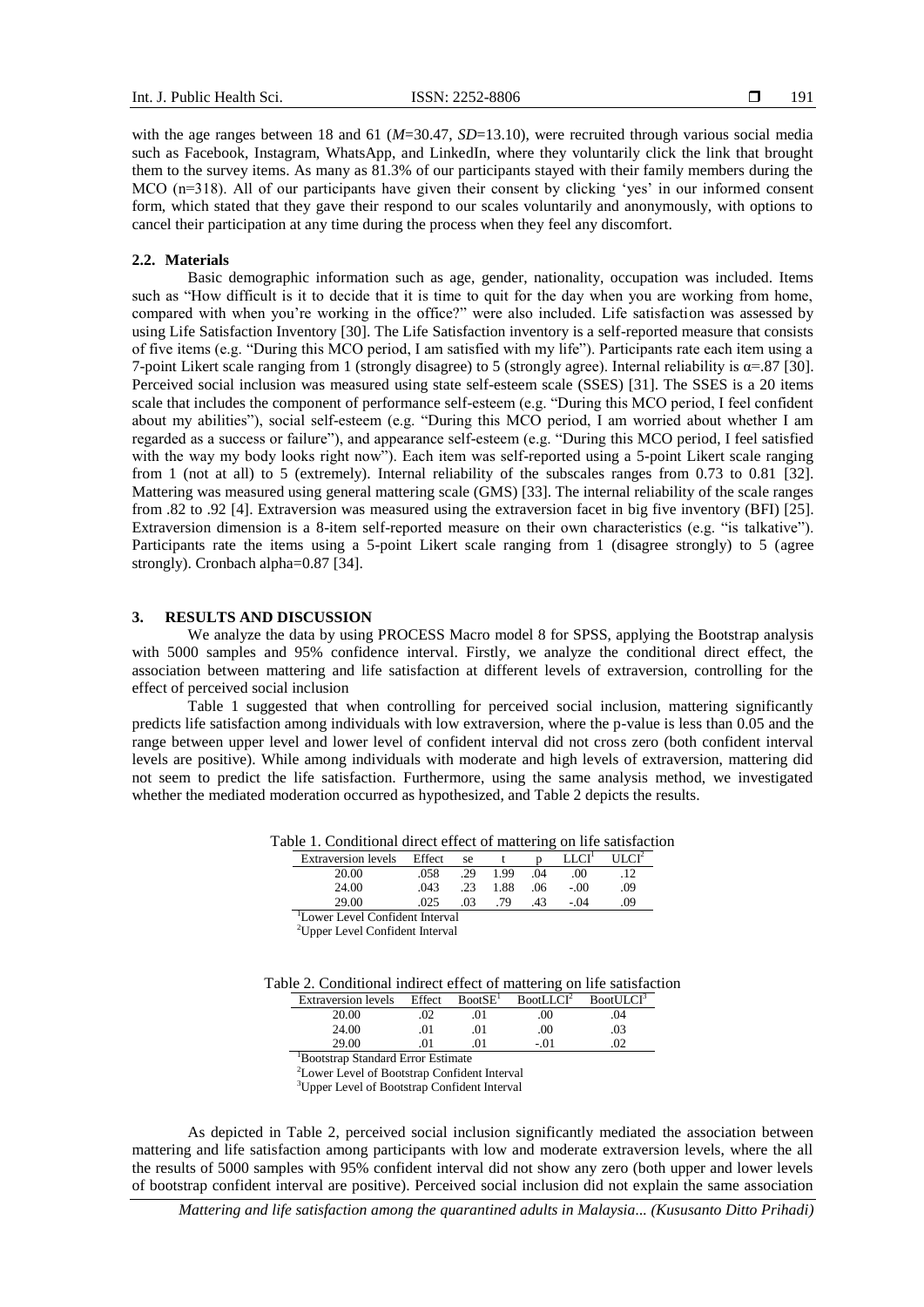among individuals with higher extraversion levels, due to the range of bootstrap confident interval levels crossed zero; the lower level of bootstrap confident interval was negative and the upper level was positive.

The tables suggested that our hypothesis was supported; moderated mediation occurred. In other words, the life satisfaction among individuals who are highly extroverted was not predicted by mattering, either directly or indirectly Tables 1 and 2. On the other hand, perceived social inclusion fully mediated the association between mattering and life satisfaction among individuals with moderate levels of extraversion, because mattering was no longer a significant predictor when controlling for perceived social inclusion. Lastly, among individuals with lower score of extraversion levels, perceived social inclusion partially mediated the association between mattering and life satisfaction, because mattering was still a significant predictor when controlling for the mediator.

Our results suggested that the robustness of mattering in predicting the sense of life satisfaction only occurred among individuals with low extraversion. In other words, the more introverted individuals believe that they matter to other people around them, the more they feel that their life is satisfying. On the other hand, individuals with moderate levels of extraversion would only feel that their life is satisfying when they believe that they matter to others and that they are included as a member of the social circle of the people around them. Our results also indicated that the feeling of life satisfaction among the highly extroverted individuals is neither associated to their sense of mattering nor perceived social inclusion.

Previous studies, did not include individual differences, such as one which didn"t include personality traits [5], while another study only include perceived social support [35], which significantly predicted mattering; therefore, mattering seemed to be a robust predictor of life satisfaction. Several academic works tested the significance of mattering when controlled for perceived social inclusion, and found that mattering lost its significance [4, 16]; thus, the fact that perceived social inclusion explains the link between mattering and life satisfaction had actually been reported in some of the previous studies. However, the findings of this current study might have closed some theoretical gaps. We showed statistical evidence that some psychological traits, such as extraversion did play its role in the development of life satisfaction; it alters how sense of mattering predicts the life satisfaction through perceived social inclusion.

#### **4. CONCLUSION**

Despite what have been discussed in the previous section, findings of this study are not capable to explain why such phenomenon occurred, especially during the quarantine period amidst the pandemic. We can only assume that being quarantined have limited the direct social interaction and increase the inclination towards social media and digital communication. These factors might have played some roles in determining our results. Our study was limited due to the timeframe of data collection and demography factors. It is suggested for future study to broaden the scope by studying individuals from non-urban settings and include personality factors other than extraversion. Replication of this study after the pandemic is totally over is also highly suggested, in order to reconfirm the associations among the variables involved. Different methods, such as qualitative and experiment are also suggested in order to answer the "why" questions and to establish causal relationship among the variables.

#### **ACKNOWLEDGEMENTS**

This study is funded by Internal Research Grant Scheme, HELP University no. 20-07-024.

#### **REFERENCES**

- [1] A. Froidevaux, A. Hirschi, M. Wang, "The role of mattering as an overlooked key challenge in retirement planning and adjustment," *Journal Vocational Behavior*, no. 94, pp. 57–69, Jun. 2016, doi: 10.1016/j.jvb.2016.02.016.
- [2] A. K. Jung and M. J. Heppner, "Development and Validation of a Work Mattering Scale (WMS)," *Journal Career Assessesment*, vol. 25, no. 3, pp. 467-483, Aug. 2017, doi: 10.1177/1069072715599412.
- [3] P. A. Thoits, "Role-Identity Salience, Purpose and Meaning in Life, and Well-Being among Volunteers," *Social Psychology Quarterly*, vol. 75, no. 4, pp. 360–384, Dec. 2012, doi: 10.1177/0190272512459662.
- [4] G. Elliott, S. Kao, A.-M. Grant, "Mattering: Empirical Validation of a Social-Psychological Concept," *Self Identity*, vol. 3, no. 4, pp. 339-354, Oct. 2004, doi: 10.1080/13576500444000119.
- [5] G. L. Flett, "The psychology of mattering: Understanding the human need to be significant," *Elsevier Academic Press*, 2018.
- [6] E. A. McMahan, D. Estes, "Hedonic Versus Eudaimonic Conceptions of Well-being: Evidence of Differential Associations With Self-reported Well-being," *Social Indicators Research,* vol. 103, no. 1, pp. 93-108, Aug. 2011.
- [7] M. R. Leary, E. S. Tambor, S. K. Terdal, et al., "Self-Esteem as an Interpersonal Monitor: The Sociometer Hypothesis," *Journal of Personality and Social Psychology,* vol. 68, no. 3, pp. 518-530, 1995.